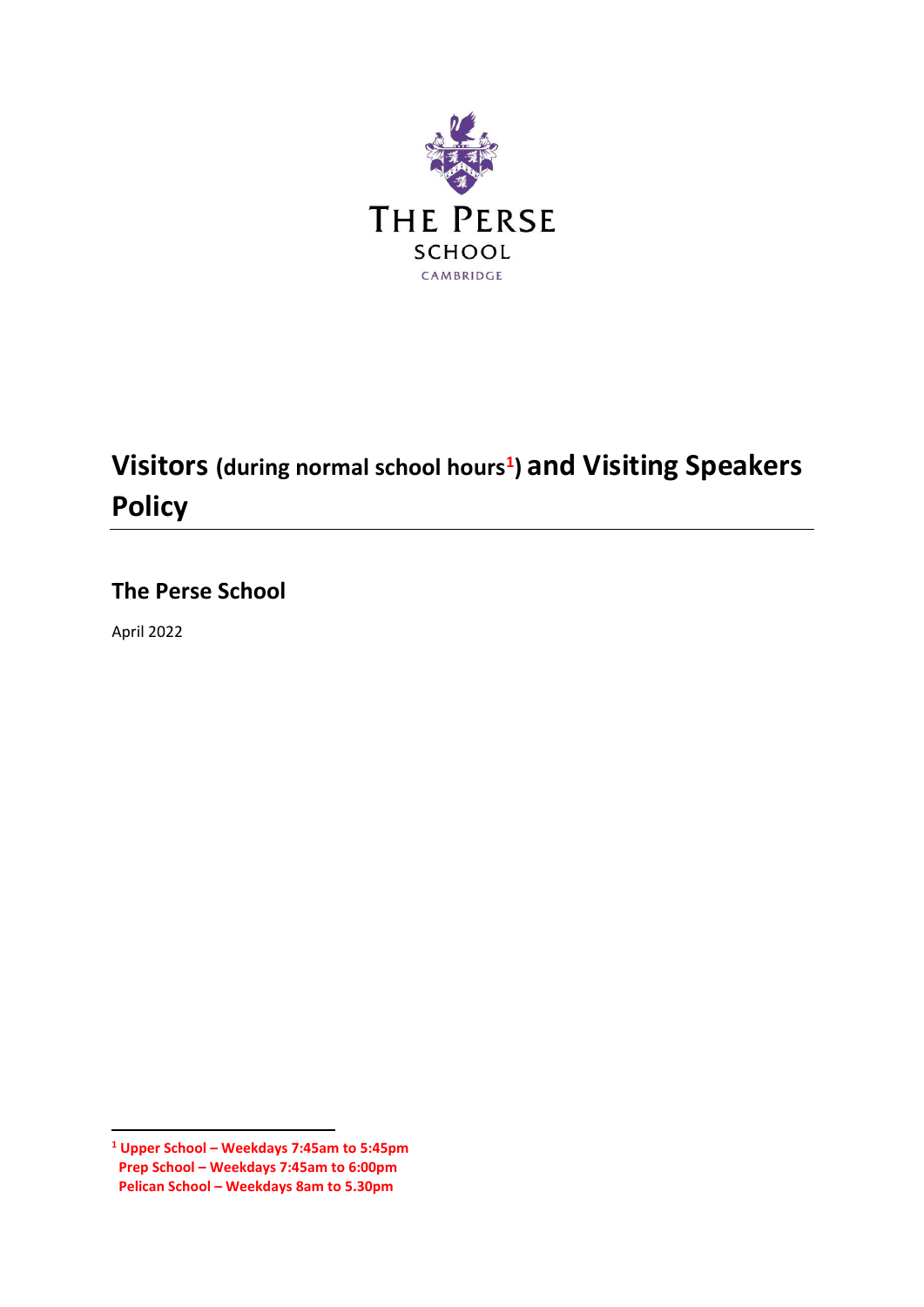# Contents

| 1. |  |  |
|----|--|--|
| 2. |  |  |
| З. |  |  |
| 4. |  |  |
| 5. |  |  |
| 6. |  |  |
| 7. |  |  |
| 8. |  |  |
| 9. |  |  |
|    |  |  |
|    |  |  |
|    |  |  |
|    |  |  |
|    |  |  |
|    |  |  |
|    |  |  |
|    |  |  |
|    |  |  |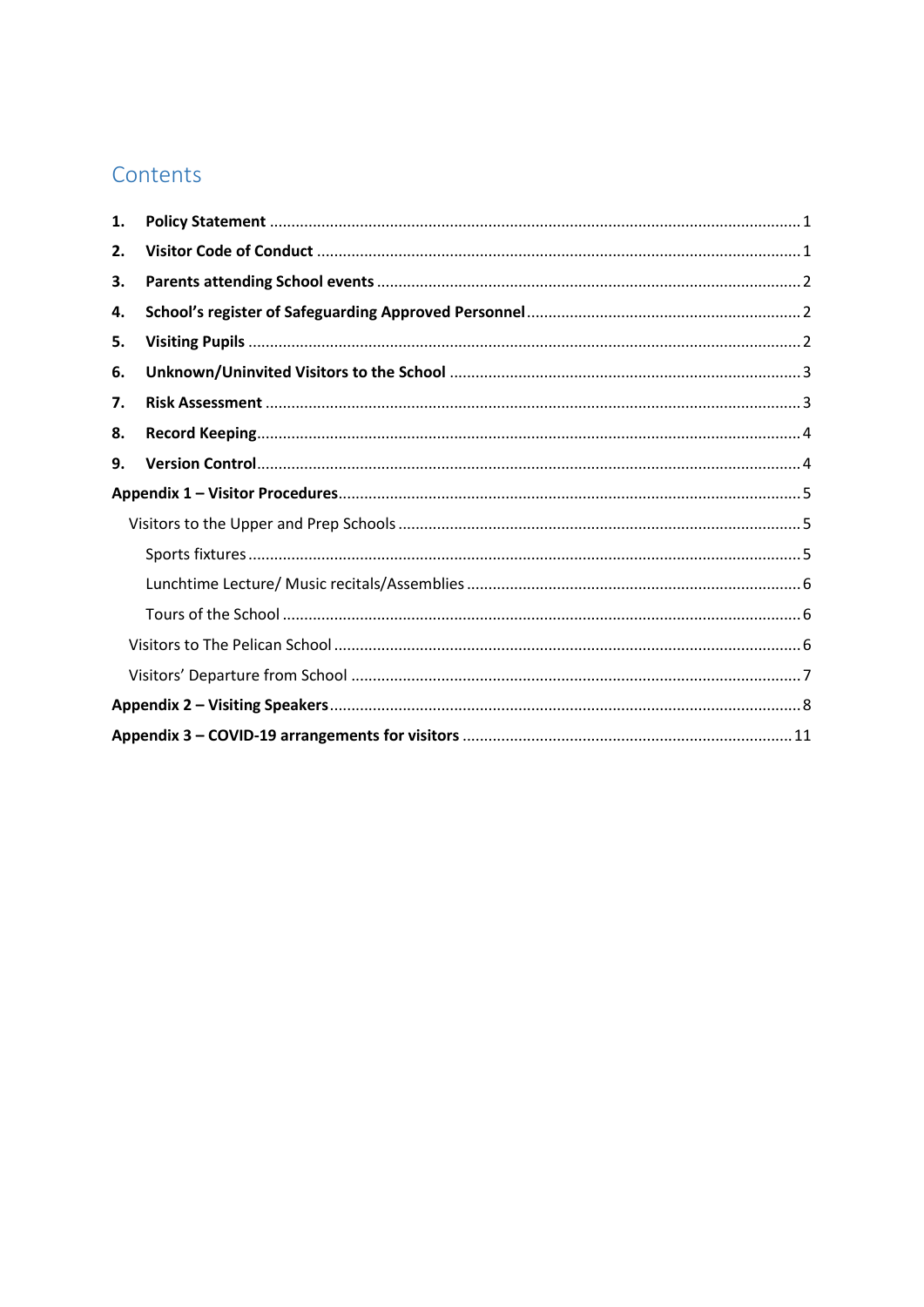#### <span id="page-2-0"></span>**1. Policy Statement**

The Perse welcomes parents and other guests to visit the Perse School (the School) and recognises the important contribution and potential benefits which can result from interactions with visitors. Please see Appendix 3 for the School's COVID-19 Arrangements for Visitors where this applies.

The School is committed to safeguarding the welfare of pupils and staff members, and protecting facilities and equipment from misuse and vandalism.

The School will establish clear protocols for ensuring that any visiting speakers who might fall within the scope of the Prevent duty are suitable and appropriately supervised.

It is the intention of the School that every visitor is treated with courtesy and respect and made to feel welcome whilst on the premises.

Visitors may be required to bring photographic identity if necessary (i.e. if they are not known by the relevant member of staff, their identity should be checked on arrival by sight of an original photographic ID document. No copies of the document will be retained).

The control of visitors is a fundamental part of the School's safeguarding of pupils, staff and property.

This policy covers the procedures followed for visitors to the School during normal school hours. All visitors attending organised School events outside normal school hours are either greeted at the door by a member of staff (Perse Pelican School) or required to pre-book (Prep School) or enter the School via Reception (Upper School). Pupils are not allowed access to School premises outside normal school hours unless they are waiting to take part/taking part in a school activity in which case they will be supervised by a member of staff.

Appendix 1 of this policy outlines the visitor procedures followed at the School during normal school hours.

Appendix 2 of this policy outlines the special additional procedures that are in place for inviting visiting speakers.

#### <span id="page-2-1"></span>**2. Visitor Code of Conduct**

This Code of Conduct applies to all visitors to the School and is printed on visitors' badges.

- *1. You must wear this visitors' badge in order that it can be seen at all times during your visit.*
- *2. You must be accompanied by a staff member throughout your visit (unless you are on the Safeguarding Approved Personnel list and so compliance checked or are directed by reception as a parent/carer attending an activity).*
- *3. You must return the visitors' badge to reception on leaving the school and sign out.*
- *4. If you notice any unsafe or inappropriate behaviour or health and safety issues you must report it to one of the Safeguarding Personnel (as identified on the poster in reception).*
- *5. You must take reasonable care of you own health and safety and that of others at the School.*
- *6. You may only use staff toilets in School. You may not use the toilets designated for children (marked: Pupils). (At the Pelican School, you may only use the Visitors' Bathroom).*
- *7. You must not reveal to anybody outside school, personal information you may learn in the course of your work or visit.*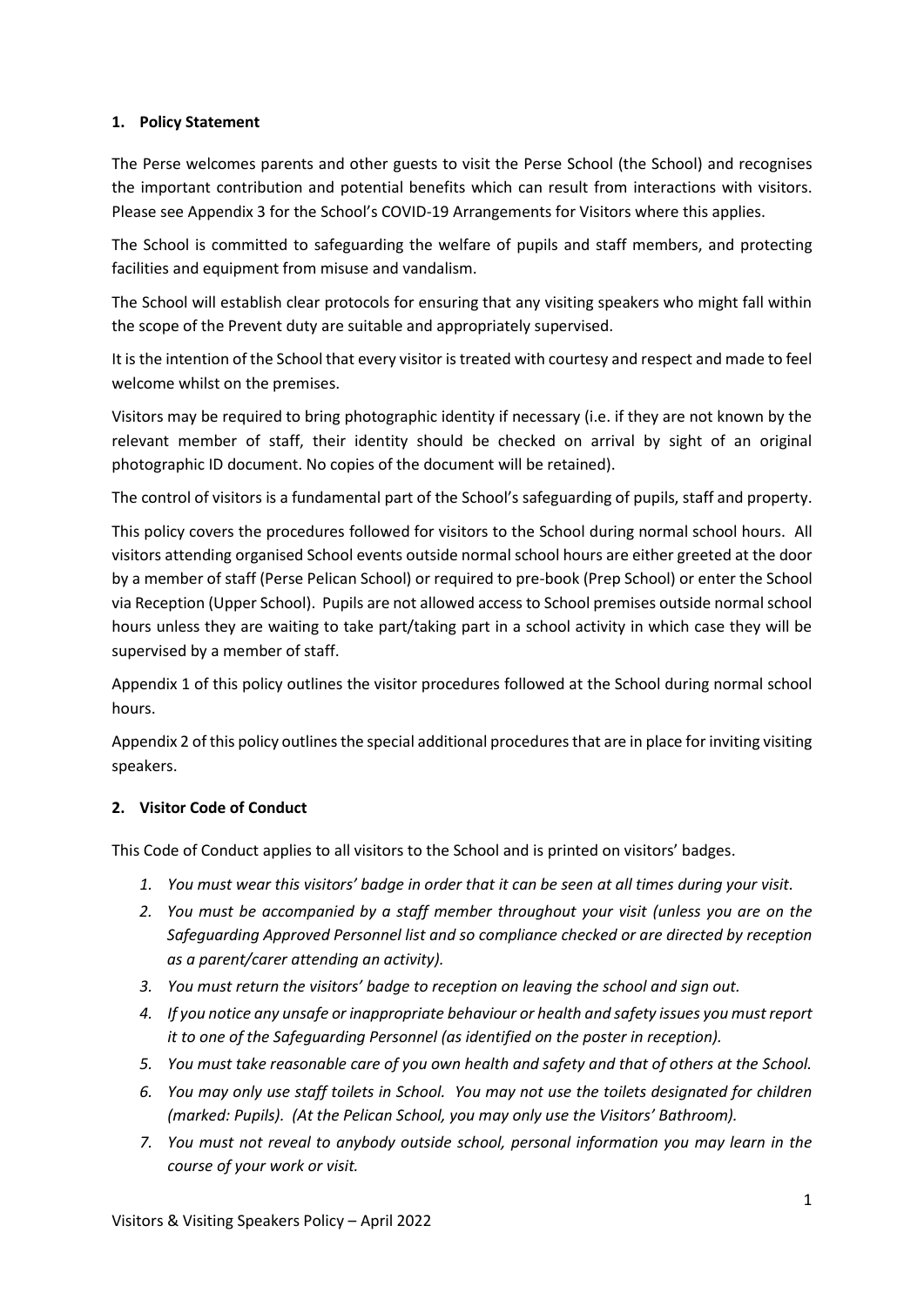- *8. Should there be a fire evacuation, a member of staff will accompany you out of the building and to the visitor assembly point.*
- *9. The School operates a no smoking policy (including e-cigarettes) on all school premises.*

#### <span id="page-3-0"></span>**3. Parents Attending School Events during the school day**

Generally, parents attending the School are treated in the same way as any other visitor and are subject to the terms of this policy. They are expected to adhere to the Visitors Code of Conduct at all times subject to any exception described below.

The arrangements at the individual schools are as follows:

**Upper School**: all parents must sign in at reception on arrival and will be issued with parent lanyards when visiting during the school day. This includes all those attending sports fixtures.

**Prep School**: parents must sign in at reception on arrival and will be issued with a visitors' lanyard for official visits during the school day (e.g. meetings with staff, volunteering for school events). Parents attending Prep assemblies and sports fixtures do not need to sign in as these events are appropriately staffed and supervised.

**Pelican School**: parents are issued with a visitors' lanyard for official visits during the school day (e.g. meetings with staff). Parents attending meetings of the Association of Pelican Parents are checked against a list of attendees. Parents attending Pelican assemblies and performances do not need to sign in as these events are appropriately staffed and supervised.

Parents attending evening and weekend events when the Schools are not in session do not need to sign in.

An annual reminder of visiting procedures will be sent to parents.

#### <span id="page-3-1"></span>**4. School's Register of Safeguarding Approved Personnel**

The School holds a Central Register of all personnel who have had the appropriate safeguarding checks (including staff, Governors, volunteers, regular contractors etc), maintained by the HR Compliance Coordinator. The School also holds a register of Health and Safety approved contractors, maintained by the Domestic Bursar.

The names of all approved personnel (in addition to current members of staff) are held on the *Safeguarding Approved Personnel List,* which is available to reception (Upper and Prep) and the school office (Pelican). Individuals on this list will be allowed unsupervised access to the School.

#### <span id="page-3-2"></span>**5. Visiting Pupils**

Pupils from other schools may visit the Perse from time to time (e.g. for sports fixtures, competitions, etc.). If visiting pupils are accompanied by a member of staff from that school, that member of staff is responsible for the behaviour of those pupils.

If pupils visit the school without accompaniment, parents must complete a medical form and the pupil is in the care of school staff. The pupil should sign in at reception (Upper and Prep) or the school office (Pelican) to ensure they are included in emergency evacuation arrangements.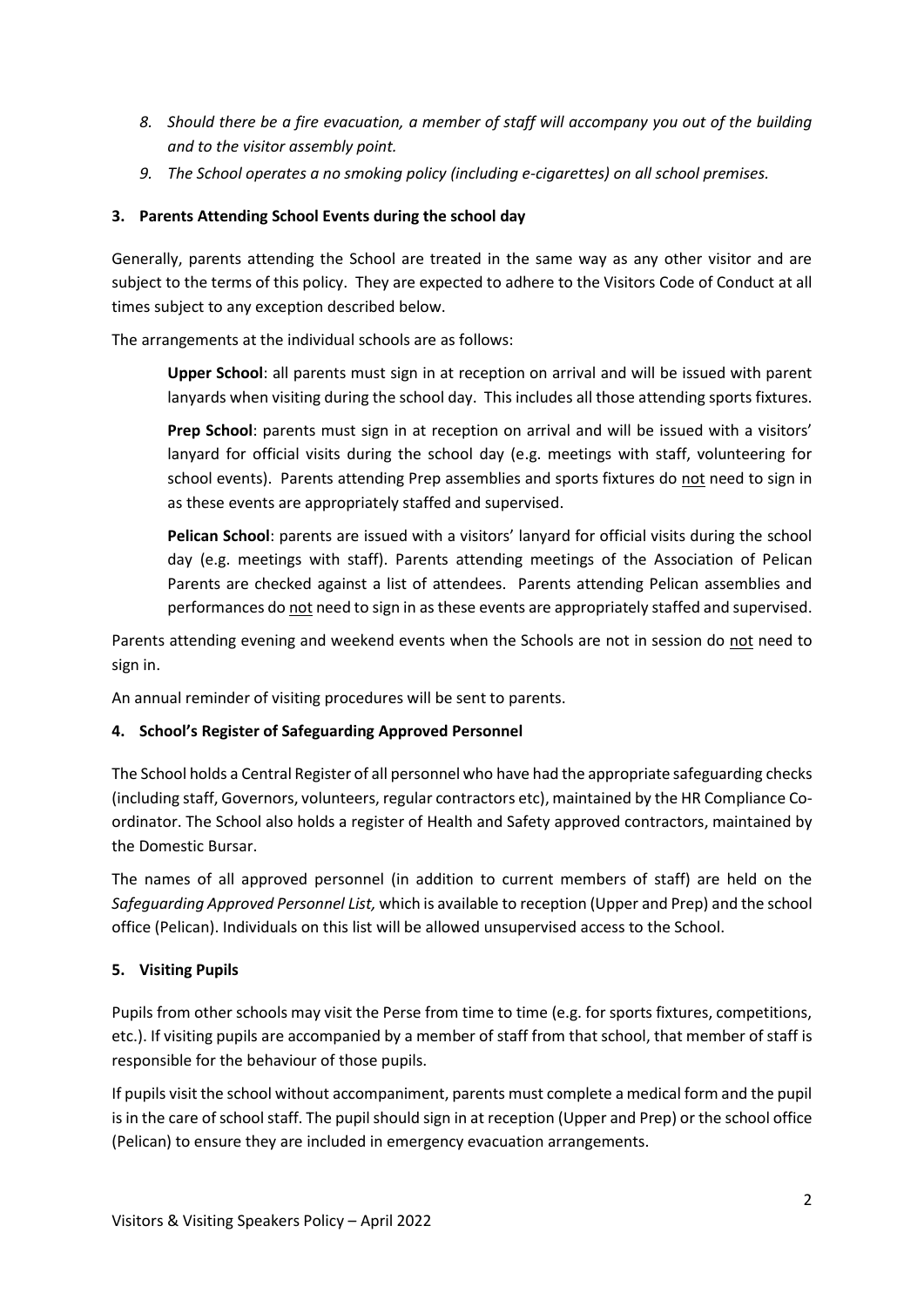#### <span id="page-4-0"></span>**6. Unknown/Uninvited Visitors to the School**

Any visitor to the school site who is not wearing a Perse lanyard should be challenged politely to enquire who they are and their business on the school site. Staff should not put themselves at risk.

They should then be escorted to reception (Upper and Prep) or the school office (Pelican) to sign the Visitors' Book or electronic register and be issued with an identity badge. The procedures detailed in Appendix 1 will then apply.

In the event that the visitor refuses to comply, they should be asked to leave the site immediately and a member of ELT informed. The ELT member will consider the situation and decide if it is necessary to inform the police.

If an unknown/uninvited visitor becomes abusive or aggressive, they will be asked to leave the site immediately and warned that if they fail to leave the school grounds, police assistance will be called for.

#### **7. Protection from Violence and Harassment**

The School will not tolerate any act of violence or harassment in which a member of staff or pupil or any other person on the School site is abused, threatened or assaulted, or placed in fear for their own safety.

In the event of an act of violence or harassment, steps should be taken immediately to safeguard those affected and contact the Head of the relevant school and/or the police as appropriate.

For the avoidance of doubt, nothing in this policy should prevent any person from calling the police in the event of an emergency.

Any act of violence or harassment carried out by or against pupil(s) or staff will be treated seriously. Any alleged incident will be investigated in accordance with the relevant procedure and reported as appropriate.

Violence or harassment by staff may constitute gross misconduct and will be dealt with under the School's disciplinary procedures. Violence or harassment by pupils is likely to be treated as a serious disciplinary offence which may warrant Exclusion, Removal or Permanent Exclusion.

#### <span id="page-4-1"></span>**8. Risk Assessment**

Where a concern about a pupil's welfare is identified, the risks to that pupil's welfare will be assessed and appropriate action will be taken to reduce the risks identified.

The format of risk assessment may vary and may be included as part of the School's overall response to a welfare issue, including the use of individual pupil welfare plans (such as behaviour, healthcare and education plans, as appropriate). Regardless of the form used, the School's approach to promoting pupil welfare will be systematic and pupil focused.

The Head of the relevant school has overall responsibility for ensuring that matters which affect pupil welfare are adequately risk assessed and for ensuring that the relevant findings are implemented, monitored and evaluated.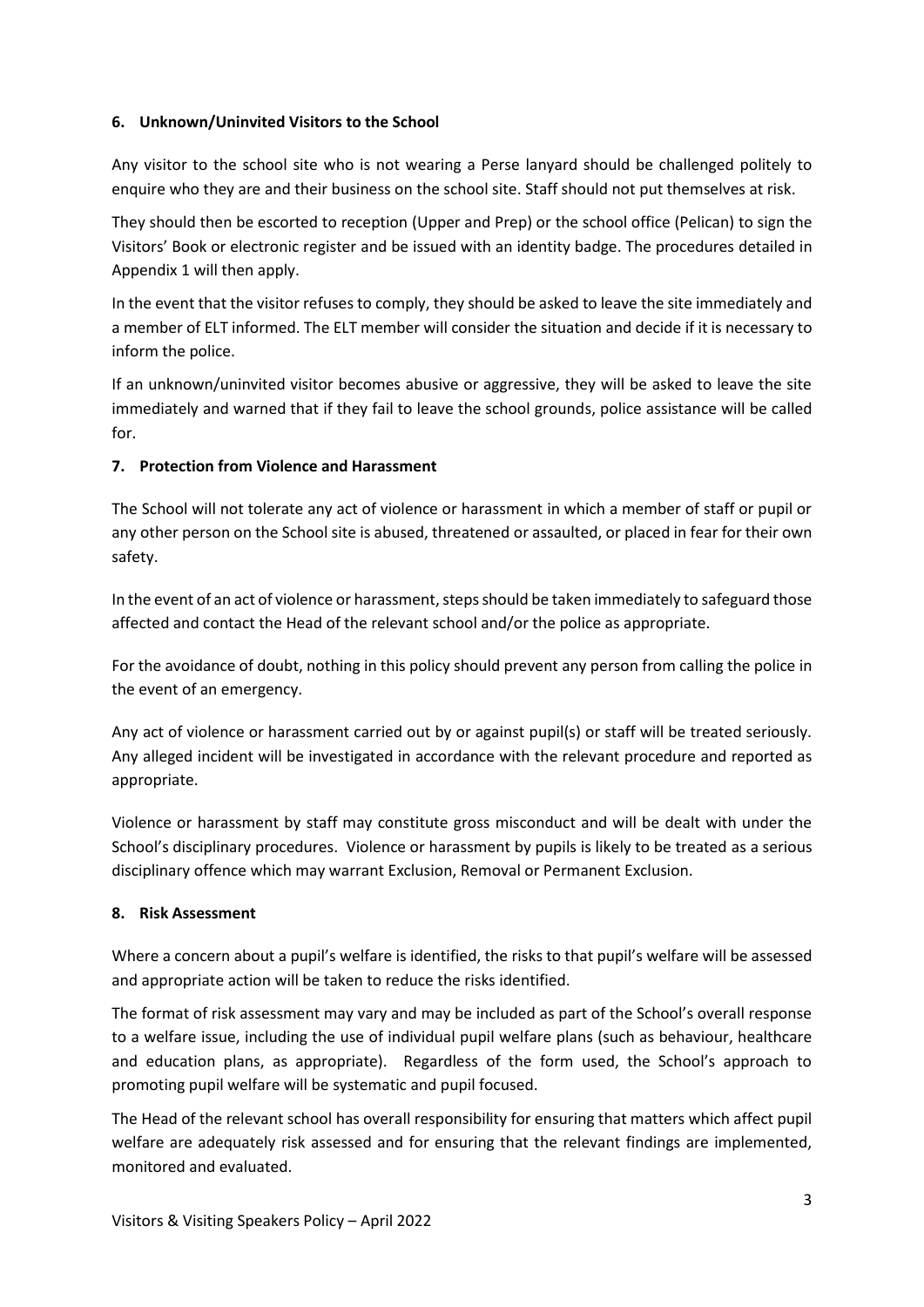Day to day responsibility to carry out risk assessments under this policy will be delegated to the Deputy Head (pupil development and welfare) (Upper School) / Deputy Head (Prep School and Pelican School) who has been properly trained in, and tasked with, carrying out the particular assessment.

#### <span id="page-5-0"></span>**9. Record Keeping**

All records created in accordance with this policy are managed in accordance with the School's *Records Management Policy* and *Records Retention Schedule*.

The information created in connection with this policy may contain personal data. The School's use of this personal data will be in accordance with data protection law. The School has published privacy notices on its website which explain how the School will use personal data. In addition, staff must ensure that they follow the School's data protection policies and procedures when handling personal data created in connection with this policy. This includes the School's *Data Protection Policy for Staff, Governors and Volunteers* and *Information Security and Sharing Data Guidance* which are both contained in the *Data Protection and Information Security Handbook*.

#### <span id="page-5-1"></span>**10. Version Control**

| Date of adoption of this policy     | 19 <sup>th</sup> April 2022                                                                                                                                            |
|-------------------------------------|------------------------------------------------------------------------------------------------------------------------------------------------------------------------|
| Date of last review of this policy  | <b>March 2022</b>                                                                                                                                                      |
| Date for next review of this policy | August 2022                                                                                                                                                            |
| Policy owner (SLT)                  | Deputy Head (Pupil development and welfare) -<br>Upper School<br>Deputy Head – Prep and Pelican Schools                                                                |
| Authorised by                       | Jonathan Scott<br>On behalf of the Board of Governors                                                                                                                  |
| Circulation                         | Governors / all staff / parents / pupils [on<br>request]<br>Published on the School's website<br>and<br>PersePortal and available from the School Office<br>on request |

The Perse School, Hills Road, Cambridge, CB2 8QF +44 (0) 1223 403800 | perse.co.uk

The Perse School is a charitable company limited by guarantee (company number 5977683, registered charity number 1120654) registered in England and Wales whose office is situated at The Perse School, Hills Road, Cambridge, CB2 8QF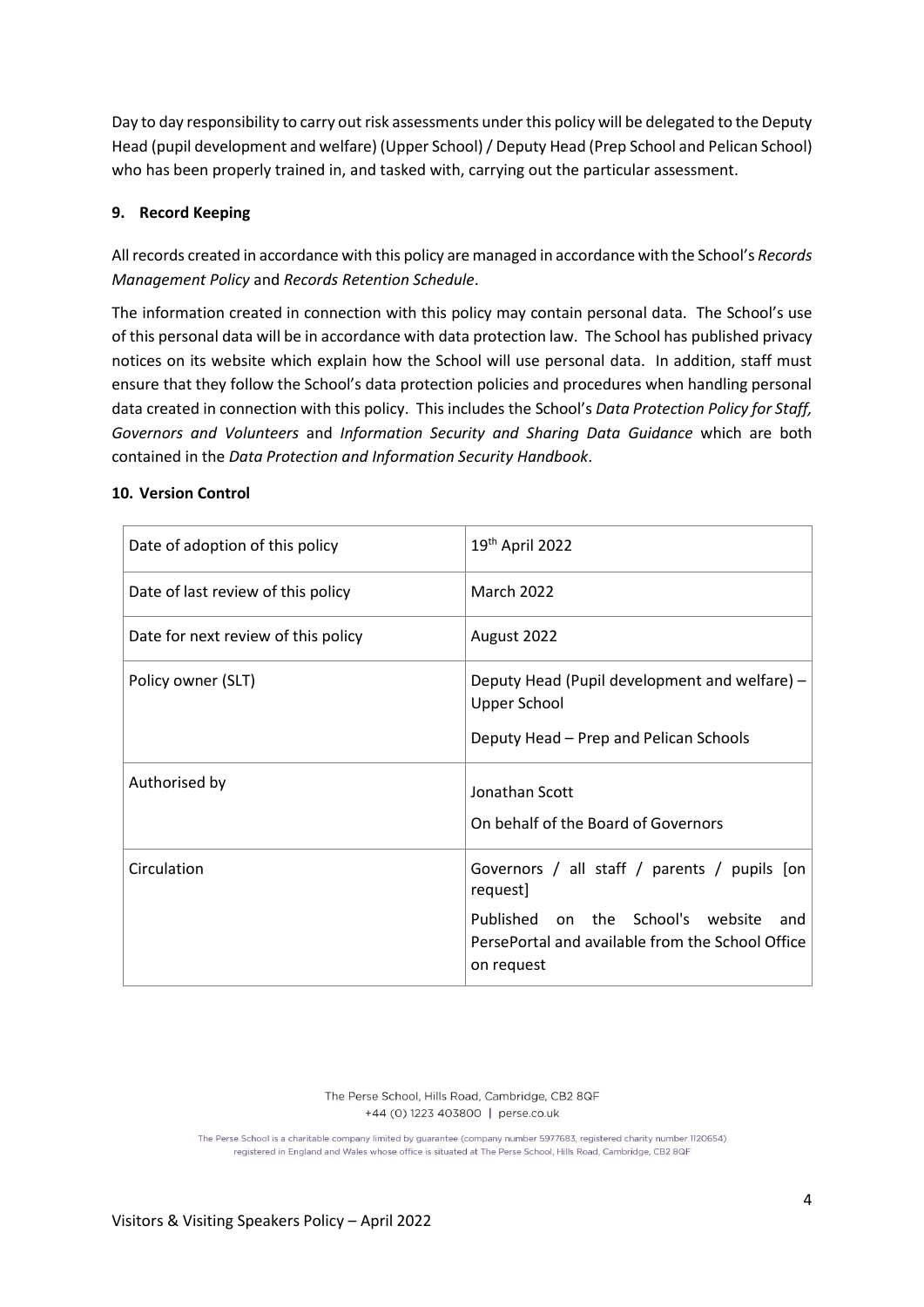# Appendix 1 Visitor Procedures

#### <span id="page-6-0"></span>**Appendix 1 – Visitor Procedures During the School Day**

#### <span id="page-6-1"></span>**Visitors to the Upper and Prep Schools**

Visitors to the Upper and Prep Schools may be asked to bring formal photographic identification with them at the time of their visit (unless they are named on the *Safeguarding Approved Personnel list* or are a visiting pupil). All visitors must follow the procedure below:

- Once on site, all visitors must report to reception first (separate procedures apply for sports fixtures – see below, and for parents attending school events – see sectio[n 3](#page-3-0) above).
- At reception, all visitors must state the purpose of their visit and who has invited them. They should be ready to show photographic identification to the contact member of staff on request.
- All visitors will be asked to sign the Visitors' Book or electronic register which is kept in reception at all times making note of their name, organisation, who they are visiting, time of arrival and their car registration.
- The following will be displayed in Reception for the visitor's attention:
	- o Safeguarding Personnel poster
	- o Text on the visitors pass
	- o Emergency evacuation procedures
- All visitors will be required to wear an identification badge the badge must remain visible throughout their visit.
- The contact member of staff will be asked to come to reception to receive the visitor or visitors, who will then be escorted to their point of contact. The contact will then be responsible for them while they are on site. The visitor must not be allowed to move about the site unaccompanied unless they are registered on the Safeguarding Approved Personnel list.

#### <span id="page-6-2"></span>Sports fixtures

Visiting schools (pupils and staff), Perse parents, match officials and visiting parents attending sports fixtures:

- Match officials (referees and umpires) will be met by a member of staff on arrival (who will verify the identity of the official). They will use separate changing facilities (usually in the Margaret Stubbs Building at the Upper) and be directed to the correct pitch by a member of staff.
- Fixtures at the Upper: During the school day, parents must sign in at reception on arrival and will be issued with a parent lanyard. Reception will direct them to the match venue and explain about use of adult/disabled toilets (in the Margaret Stubbs Building and Sports Hall) and arrangements for post-match teas. They will also be instructed to make their way back to reception to return their badge and sign out before leaving the site. Parents must not use other parts of the school site during their visit.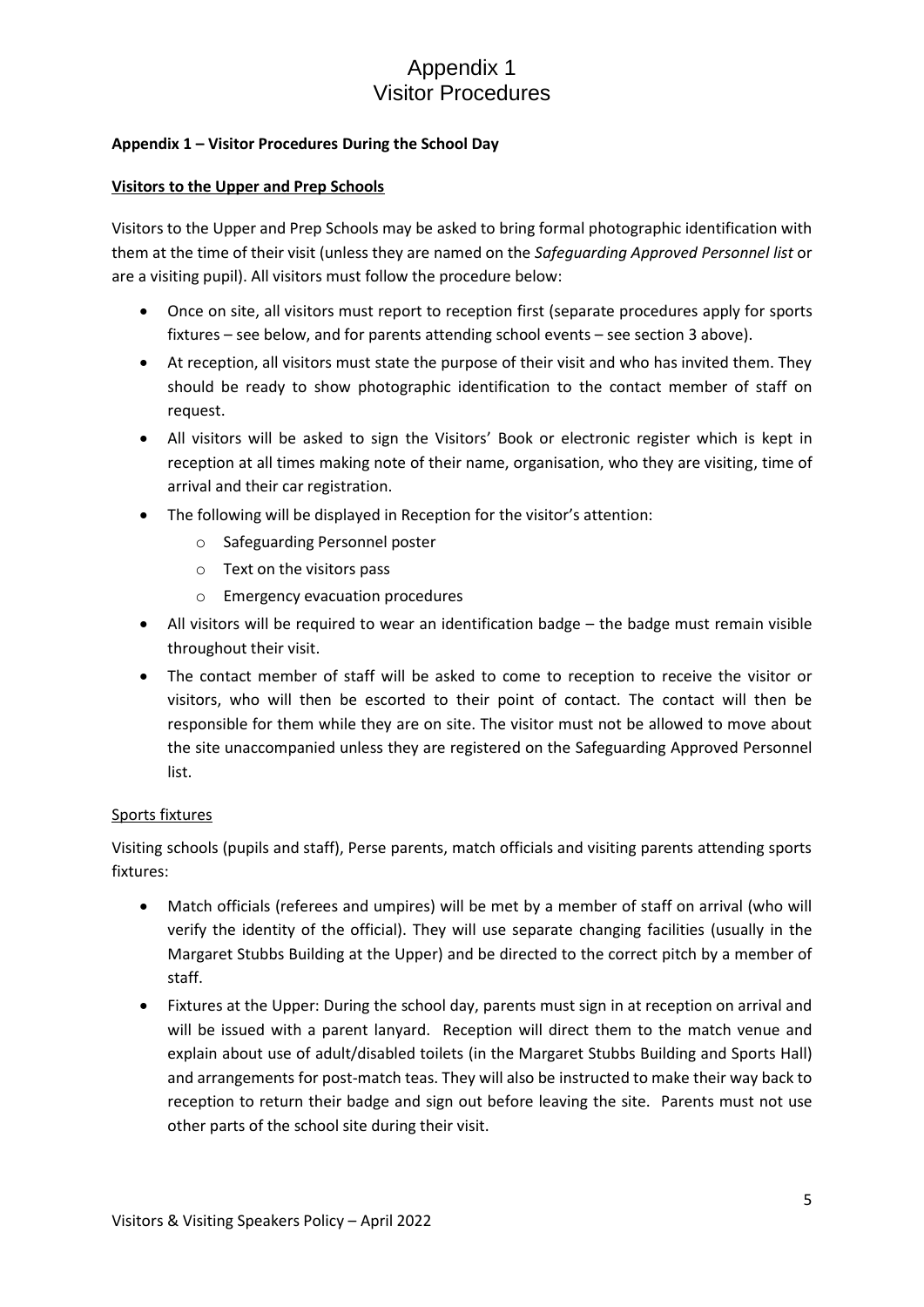# Appendix 1 Visitor Procedures

- Fixtures at Abington and Porson Road (including Prep Fixtures): Parents will be directed to the match venue and use the adult/disabled toilets in the Pavilion. After the match, parents will be directed to the Pavilion for post-match teas.
- Parents do not need to sign in when attending fixtures and events outside the school day (evenings/weekends) but should follow signage to relevant fixtures, refreshments and toilets etc.

#### <span id="page-7-0"></span>Lunchtime Lecture/ Music recitals/Assemblies

Upper School parents are invited to attend lectures / music recitals advertised in the newsletter. They are required to sign in at reception and are given a parents' lanyard and clear directions to the location of the event. At the same time, they are also instructed to make their way directly back to reception to return their badge and sign out after the event.

At the Prep School, parents are invited to attend assembly on a Friday morning – they are not asked to sign in but to proceed straight to the Hall (or for pre-assembly refreshments in the Dining Hall). After assembly finishes, parents are asked to leave the site as soon as possible. The caretaker helps to ensure that all parents have left.

#### <span id="page-7-1"></span>Tours of the School

Tours of the School take place at various times during the year, and in particular Open Mornings. Prefects and on certain occasions pupils (e.g. Open Day, Open Evening) will be asked to give tours to prospective parents, pupils, interview candidates and visiting teachers. Tours will take a prescribed route and will visit busy areas of the site. Tours will not go into changing rooms or toilets and the guide will accompany guests at all times.

#### **Training**

New staff members will be given clear instructions to ensure these procedures are followed at all times.

#### <span id="page-7-2"></span>**Visitors to The Pelican School**

In order to ensure the safety of the children, the entrance to the School must remain locked at all times.

All external visitors to the School must sign in and complete the Visitors' Book or electronic register with the relevant details asked for. Perse Staff from The Prep and Upper School must sign in on the staff sheet. All Perse staff wear their ID cards on purple lanyards or belt clips.

All new parents visiting the School are greeted at the door. Their details are checked with those entered in the School calendar. Before being shown around the School they complete the Visitors' Book or electronic register, are given Visitors' badges and are asked to wait in the entrance foyer until the member of staff meeting them is available.

Pelican staff members should not open the front door to visitors unless they are able to take them to the school secretary who will arrange for them to sign in. No visitors should ever go straight to a classroom without seeing a member of the administrative staff first.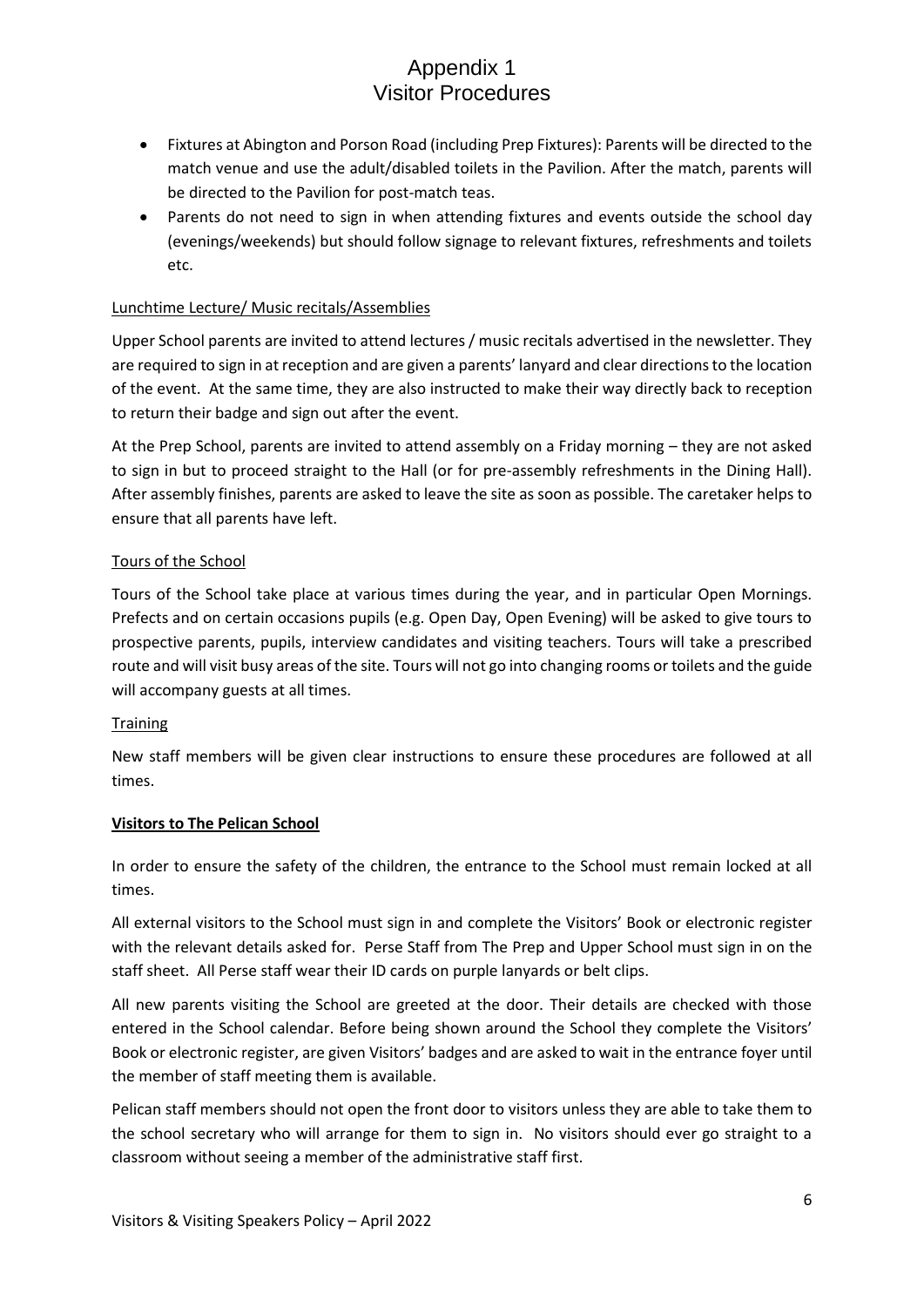# Appendix 1 Visitor Procedures

Pelican staff members may open the door to Larks or Owls children/parents but only if they are then taken to the appropriate member of staff for signing in.

Pelican staff members may let parents in to use the visitors' toilet but must advise Larks/Owls or administrative staff that they have done so.

Due to the very short nature of the visit, parents arriving to collect their child during the school day do not need to be signed in, but they must wait in the entrance foyer whilst their child is brought to them.

In the unlikely event of staff seeing a visitor in the school without a visitor's badge, the visitor must be challenged and taken to the school office for identity checks to be carried out.

New staff members will be given clear instructions to ensure these procedures are followed at all times.

At the Pelican School, parents attending assemblies or productions are not asked to sign in but to proceed straight to the hall. After assembly or the production finishes, parents are asked to leave the site as soon as possible. The caretaker helps to ensure that all parents have left.

#### <span id="page-8-0"></span>**Occasional / Temporary Contractors (not on the Safeguarding Approved Personnel List)**

Any external contractor coming onto the premises to carry out maintenance or other such activity, during school hours/when pupils are present, is to be notified in advance to the School, to report to reception (Upper and Prep Schools) or school office (Pelican School) on arrival with identification, and will be issued with a visitor's badge. These individuals will have been subject to the appropriate level of DBS check and will be subject to the appropriate level of supervision at all times when pupils are on site. The School's Health & Safety manual contains the School's procedures in relation to Contractors.

They will be specifically briefed on what areas of the school site they can and cannot access.

#### **Visitors' Departure from School**

On departing the School, visitors (other than parents attending assemblies at the Prep and Pelican) MUST leave via reception (Upper and Prep) or the school office (Pelican) and:

- Enter their departure time in the Visitors' Book or electronic register alongside their arrival entry.
- Return the identification badge to reception / the school office.
- A member of staff should escort the visitor to reception / the school office.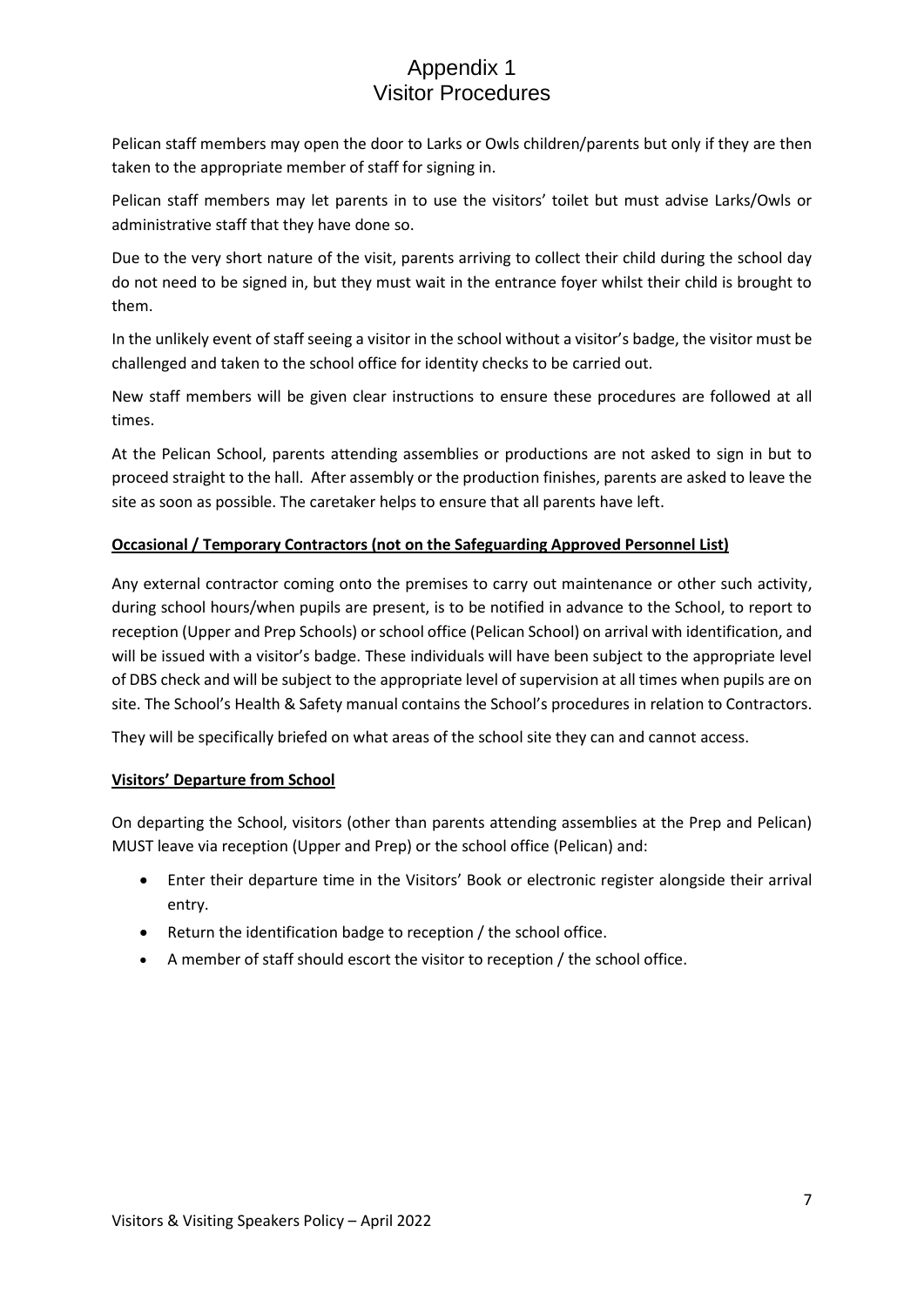# Appendix 2 Visiting Speakers

#### <span id="page-9-0"></span>**Appendix 2 – Visiting Speakers**

The Perse has a long tradition of visiting speakers. The School's Cambridge location and connections means the Pelican, Prep and Upper are able to access some world class authorities who give excellent talks, presentations and demonstrations to pupils. These visiting speakers enhance the intellectual life of the School and provide stretch, challenge and inspiration for pupils. We are proud of our tradition of visiting speakers and seek to source high quality and appropriate visiting speakers for assemblies, meetings of academic societies, the 42 and for events such as 'Science Week'.

There should be a clear purpose for inviting the speaker into the School and clear guidelines agreed for the content.

The Perse welcomes speakers on spiritual topics. The School has a broadly Christian background, but it recognises that many of its pupils are from different faiths or of no faith. The School holds Christian events at key times in the year (Christmas, Remembrance, Founder's Day, Easter) and explores issues of faith and spirituality in School assemblies, inviting speakers with a range of views and opinions. The School also recognises that it can be beneficial to its community if its members feel in touch with their heritage and that their culture is recognised. Before inviting visiting speakers on religious or ethical themes, efforts will be made to ensure that the individual and the religion/organisation they represent uphold British values.

The Revised Prevent Duty Guidance for England and Wales (HM Government, 1 April 2021) (the Prevent Duty Guidance) requires The School to have a clear protocol for ensuring that any visiting speakers, are suitable and appropriately supervised. The Prevent Duty requires the School to have regard to the need to prevent people, including children, from being radicalised or drawn into terrorism and to build pupils' resilience to radicalisation by actively promoting fundamental British values, enabling pupils to challenge extremist views. Radicalisation is the process by which a person comes to support terrorism and forms of extremism. Extremism is vocal or active opposition to fundamental British values including democracy, the rule of law, individual liberty, mutual respect and tolerance of different faiths and beliefs. Calls for the death of members of UK armed forces, whether in this country or overseas, are also considered extremist. It is important to emphasise that the Prevent Duty is not intended to stop pupils debating controversial issues in an appropriate manner. On the contrary, schools should provide a safe space in which children, young people and staff can understand the risks associated with terrorism and develop the knowledge and skills to be able to challenge extremist arguments.

All visiting speakers will be subject to the School's usual visitors' protocol set out in this document.

The School will also obtain such formal or informal background information about a visiting speaker as is reasonable in the circumstances to decide whether to invite and/or permit a speaker to attend the School or deliver a talk, lecture or demonstration via webinar. In doing so the School will always have regard to the Prevent Duty Guidance and the definition of "extremism" set out above.

#### **Actions**

The School will meet its Prevent Duty obligations by assessing the risk of pupils being drawn into radicalisation and / or extremism and / or terrorism and by putting in place control measures to support those at risk.

The School will ensure that the arrangements for visiting speakers are suitably assessed before the visit or webinar takes place and that clear protocols, including those set out in this policy are followed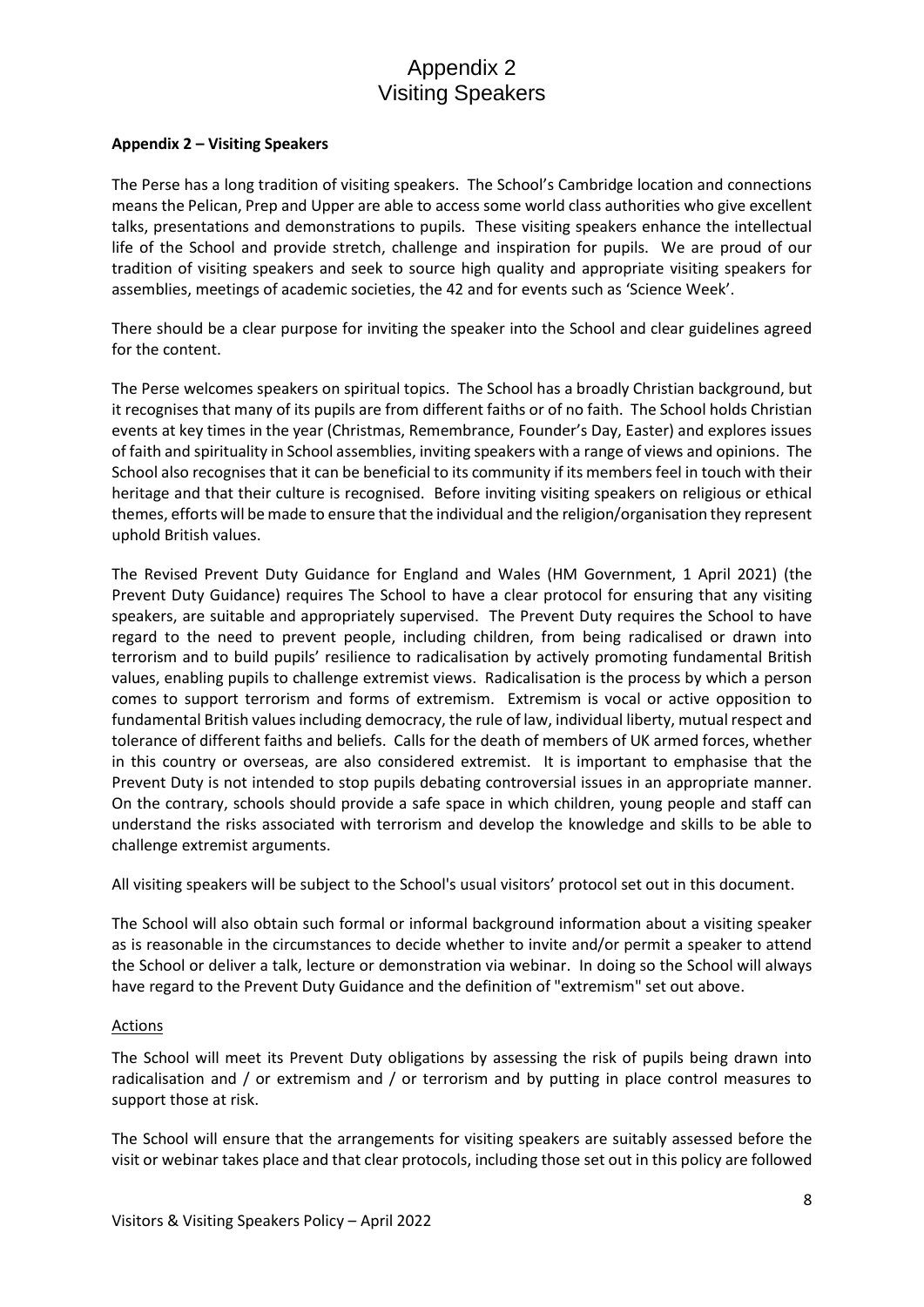# Appendix 2 Visiting Speakers

to ensure that those visiting speakers are suitable and are appropriately supervised when on School premises.

Any member of staff inviting in a visiting speaker, or overseeing a group of pupils who would like to invite in a visiting speaker, must as a minimum carry out an internet search on the proposed speaker. For new speakers and speakers who have not been recommended to the School, the member of staff should request information / profiles from the proposed speaker and / or organisation, seek references or contact other schools who have worked with the speaker or organisation. Pupils may not invite visiting speakers – this must be done through a member of staff. Where possible the member of staff should request from the speaker an outline of the content of the talk to check the content will be appropriate for the audience.

If the internet search reveals information that indicates the speaker presents a risk of radicalisation then the matter must be referred to the School's Prevent Lead who will discuss the proposed invitation with the Head. The Head will ultimately decide if it is appropriate to invite the speaker to attend the School.

#### On the day of the speech

- The speaker will be treated like any other visitor and will be expected to adhere to the School rules, policies and procedures and the terms of this policy;
- Staff will be present and the speaker will be appropriately supervised at all times;
- Staff will monitor and assess the content of the speech;
- Where appropriate, pupils will be given the opportunity to ask questions and the questions and responses will be monitored; and
- In the unlikely event that the content falls outside the School's expectations, or is deemed inappropriate, the School will take appropriate action, which could include stopping the presentation altogether.

#### After the speech

• The organiser will evaluate the speaker and the speech as to whether the needs of the School were met and, where appropriate, feedback will be sought and provided to the speaker and / or their organisation.

All visiting speakers, including those speaking via webinar, will be required to provide photographic proof of ID unless the speaker is known by the School. It is the responsibility of the supervising member of staff to check the ID and to supervise the speaker at all times.

If a visiting speaker is carrying out other duties for the School, on a paid or unpaid basis, then they may be in "regulated activity" and may be categorised as either staff or a volunteer. If that is the case, then formal vetting checks will be necessary in accordance with the usual practices for staff and/or volunteers; HR Compliance must be informed and they will be recorded on the School's single central register (SCR).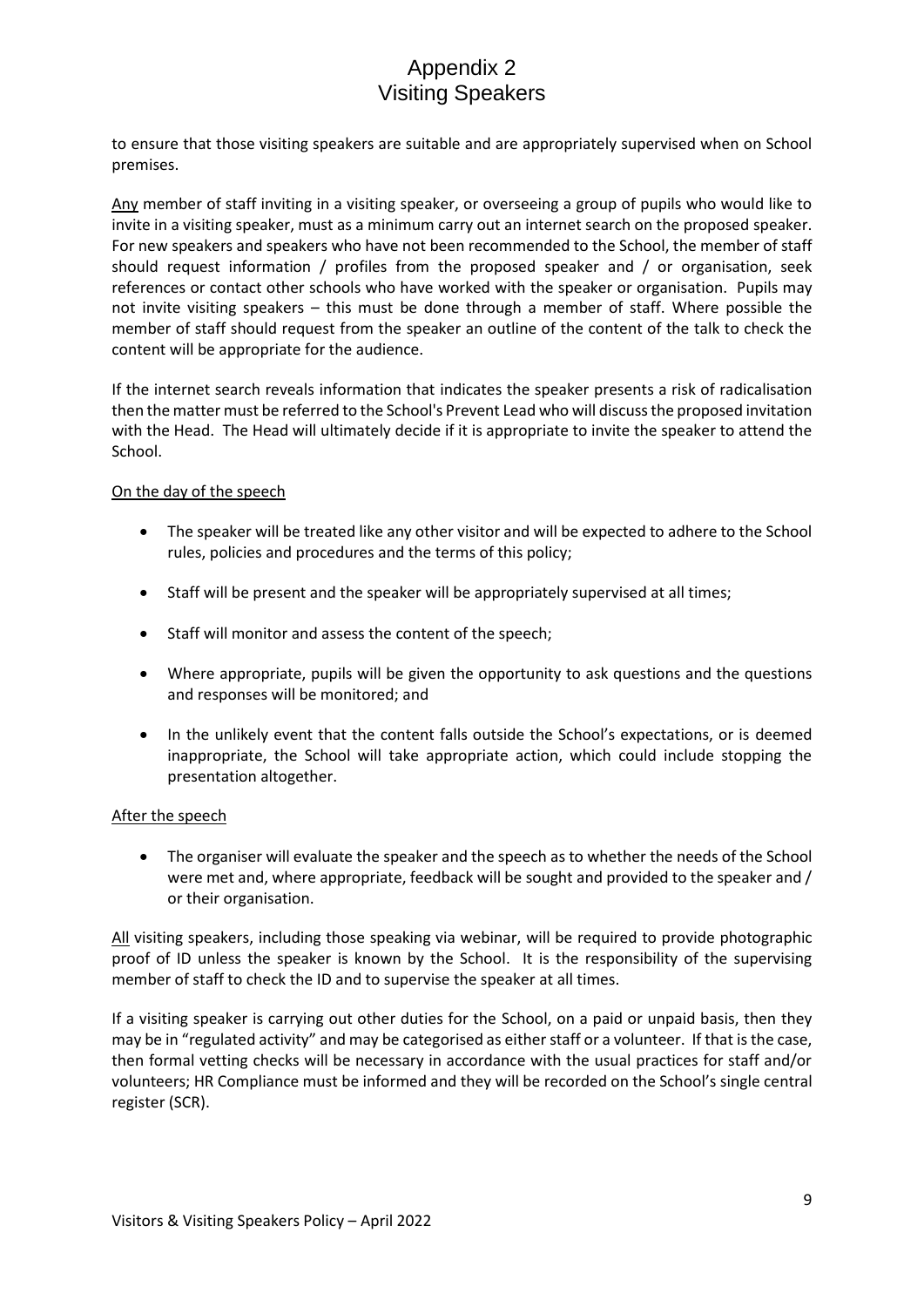# Appendix 2 Visiting Speakers

- When a visiting speaker visit is arranged at the Upper and Prep School, the event should be entered into the School calendar via SharePoint and the following information should be provided.
	- o Date
	- o Name of speaker and Title/Role (e.g. Professor at…/Chief Executive of…)
	- o Title of talk
	- o Age range at which the talk is aimed (tick year group boxes on calendar entry).

Finally there is a box to tick if the calendar event concerns a visiting speaker and by ticking this the member of staff organising the visit is confirming that they have carried out an appropriate check on the speaker's suitability for a School audience. If there is any doubt about a speaker's suitability in terms of the School's Prevent duty, this should be discussed with the Prevent Lead.

The log of visiting speakers can then be downloaded from the SharePoint calendar by applying the 'visiting speaker' filter.

• At the Pelican School, details of the visiting speaker and the presentation are added to the School calendar and the Visitors Log. The visit is discussed with the Prevent Lead where appropriate. Checks are made in line with this policy.

If any content of a talk proves highly contentious or falls outside the School's expectations, the member of staff organising the talk must report this to the Head without delay.

In fulfilling its Prevent Duty obligations the School will not discriminate on the grounds of race, colour, nationality, ethnic or national origin, religion or religious belief, sex or sexual orientation, marital or civil partner status, disability or age.